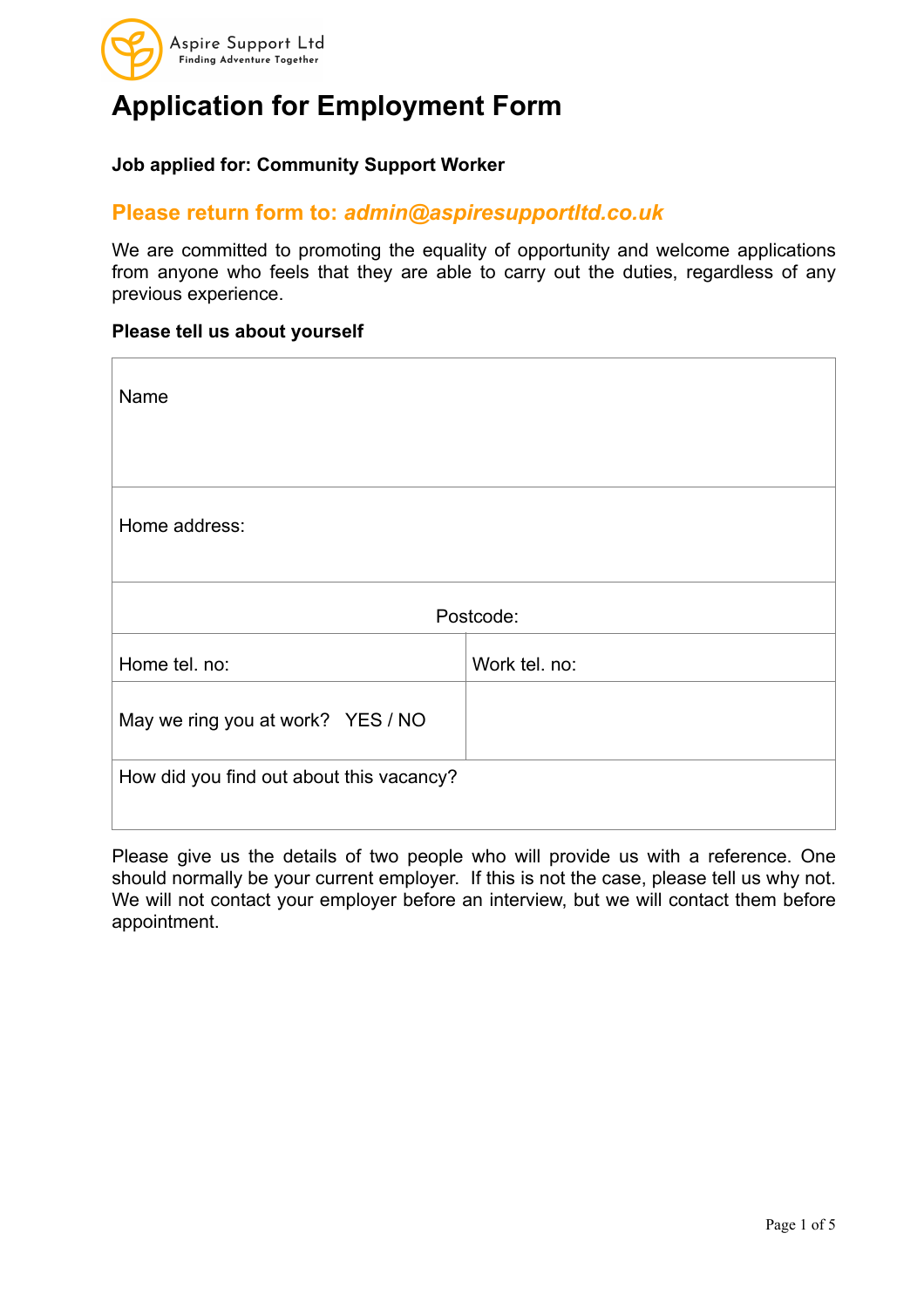

| Name:<br>Position:<br>Agency:<br>Address:                                                                              |                      | Name:<br>Position:<br>Agency:<br>Address:                                                               |       |
|------------------------------------------------------------------------------------------------------------------------|----------------------|---------------------------------------------------------------------------------------------------------|-------|
| Postcode:<br>Email:<br>Tel. no. work:<br>Tel. no. other:<br>Is this your current employer?<br>Are they related to you? | YES / NO<br>YES / NO | Postcode:<br>Email:<br>Tel. no. work:<br>Tel. no. other:<br>Is this your current employer?<br><b>NO</b> | YES / |

### **Attaching a CV is okay!**

#### **Please tell us about your education and training**

Please tell us about your education. List any qualifications gained. Any further education

| <b>School / College</b> | From | To | <b>Qualifications -</b><br>include dates and grades |
|-------------------------|------|----|-----------------------------------------------------|
|                         |      |    |                                                     |
|                         |      |    |                                                     |
|                         |      |    |                                                     |
|                         |      |    |                                                     |
|                         |      |    |                                                     |
|                         |      |    |                                                     |
|                         |      |    |                                                     |
|                         |      |    |                                                     |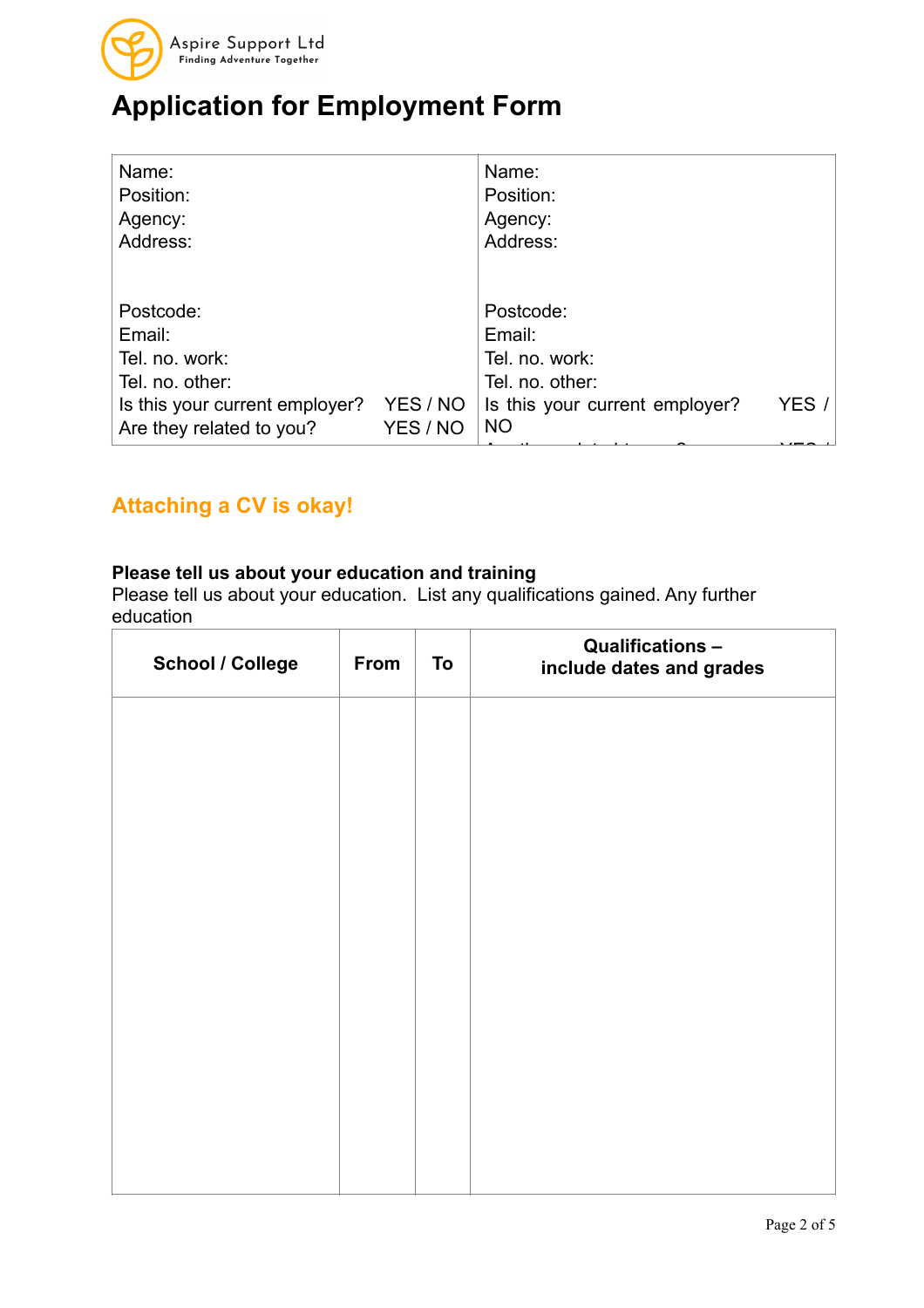

If you have undertaken any training or voluntary work to improve your employment prospects, please give details below:

### **Please tell us about jobs you have had**

We need a total history of your employment. Start with your present, or most recent job first. If there are gaps in employment please tell us why e.g. unemployment, bringing up family etc.

| <b>Employer</b> | Job title and<br>description of duties | Salary /<br>wages | From | To | <b>Reason for</b><br>leaving |
|-----------------|----------------------------------------|-------------------|------|----|------------------------------|
|                 |                                        |                   |      |    |                              |
|                 |                                        |                   |      |    |                              |
|                 |                                        |                   |      |    |                              |
|                 |                                        |                   |      |    |                              |
|                 |                                        |                   |      |    |                              |
|                 |                                        |                   |      |    |                              |
|                 |                                        |                   |      |    |                              |
|                 |                                        |                   |      |    |                              |
|                 |                                        |                   |      |    |                              |

**No approach will be made to your present employer before an offer of employment is made to you.**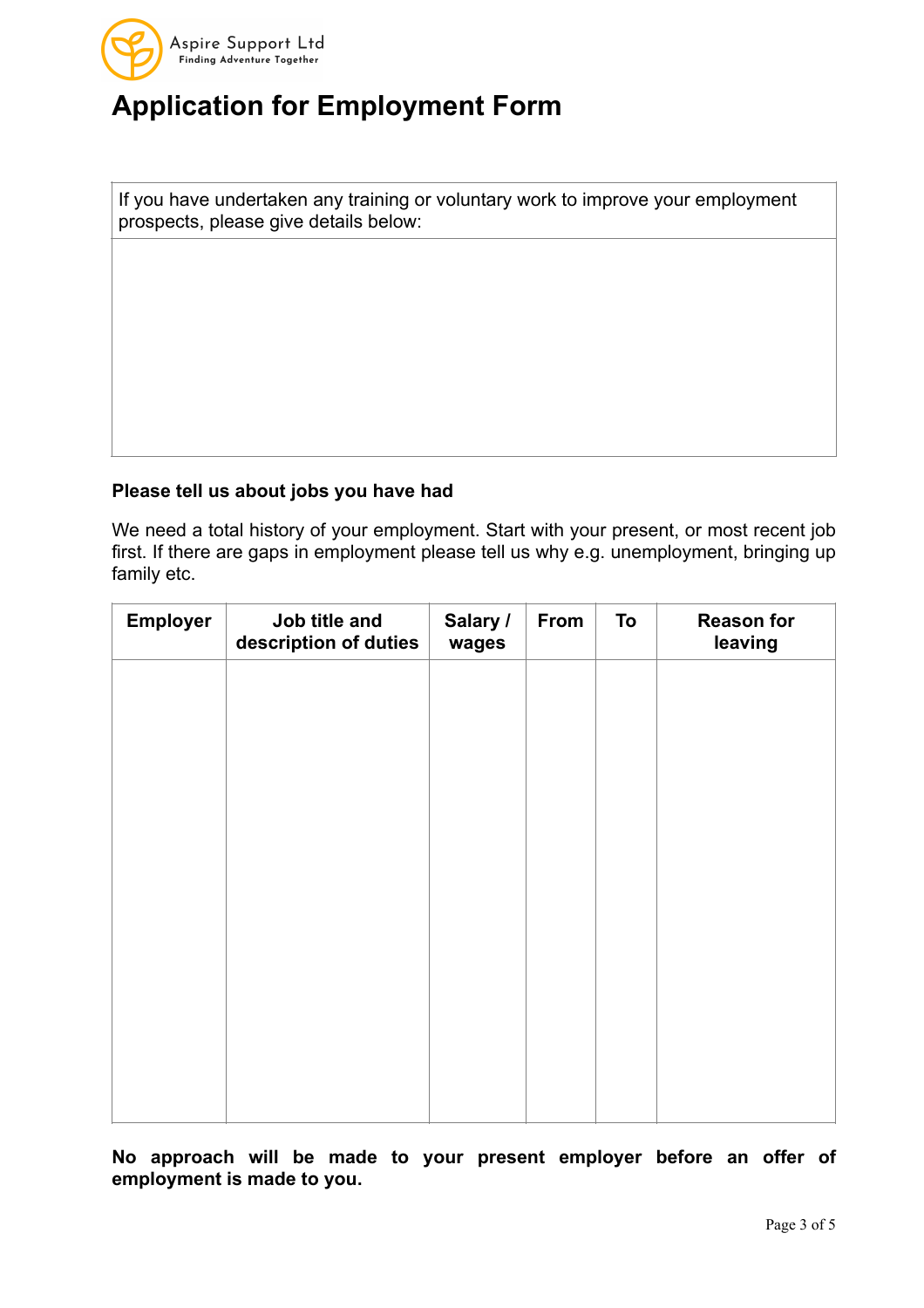

### **Can you confirm your Covid 19 Vaccination status?**

| Are you currently vaccinated against Covi 19 | Yes / No <sup>*</sup> delete as appropriate |
|----------------------------------------------|---------------------------------------------|
| <b>Vaccination dates:</b>                    | 1st:                                        |
|                                              | 2nd:                                        |
|                                              | <b>Booster:</b>                             |
|                                              |                                             |

**Do you need a work permit to work in the UK** YES / NO

**When can you start work with us? ……………………………………..**

Please use this space to tell us about any other information that you feel will help your application, including any other skills you may have. Please feel free to continue on a separate sheet of paper if required.